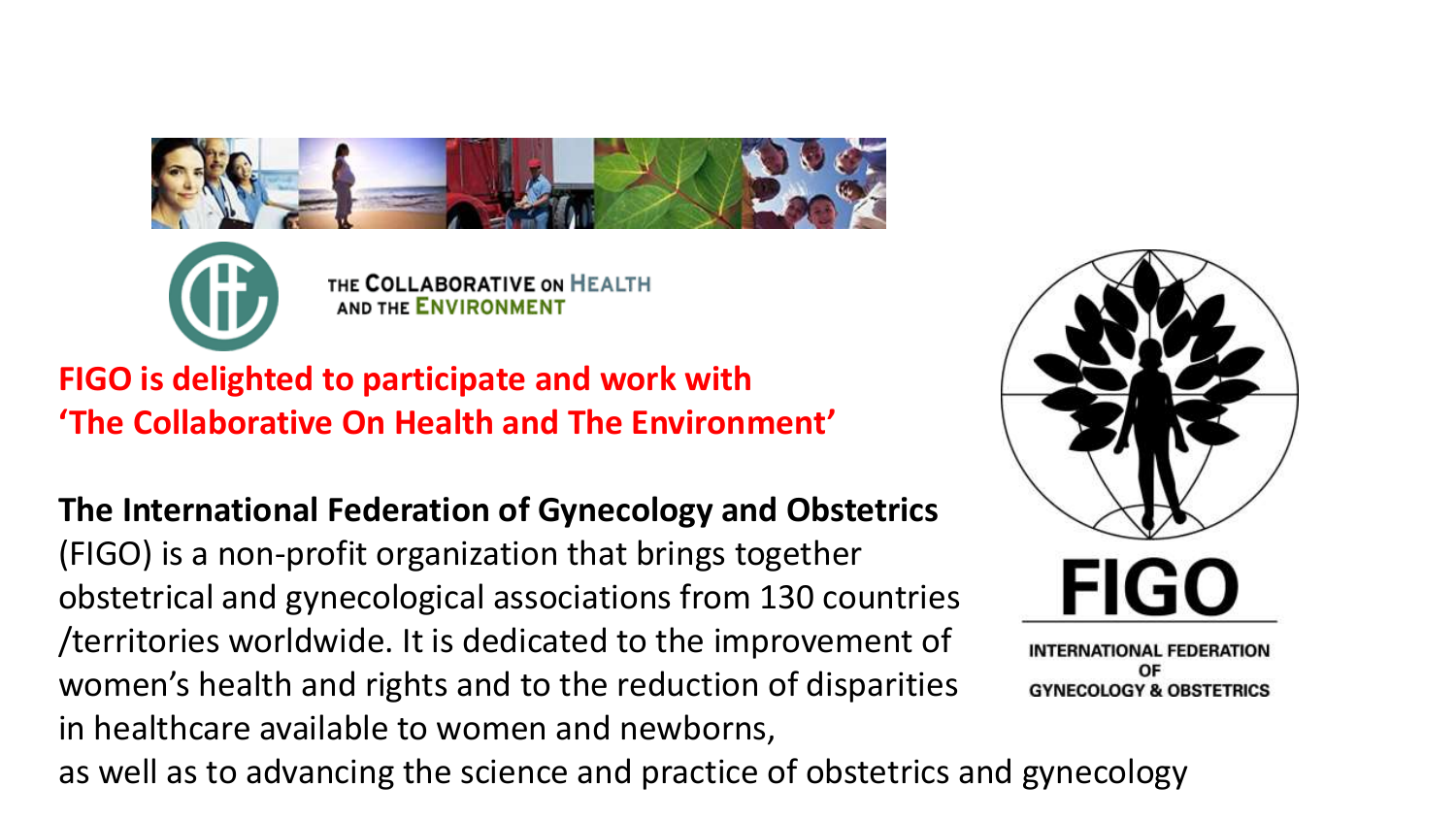### Environment and Reproductive Health

The mission and vision of the FIGO is to bring about the needed changes for women to enjoy their full sexual and reproductive health and rights

Environmental toxins/ chemicals compromises these rights from women

More so of women who are economically deprived in poor countries (e.g. rich countries dumping even nuclear wastes in poor countries)

Concerned about this slow moving disaster there was a call for action that led to a scientific opinion paper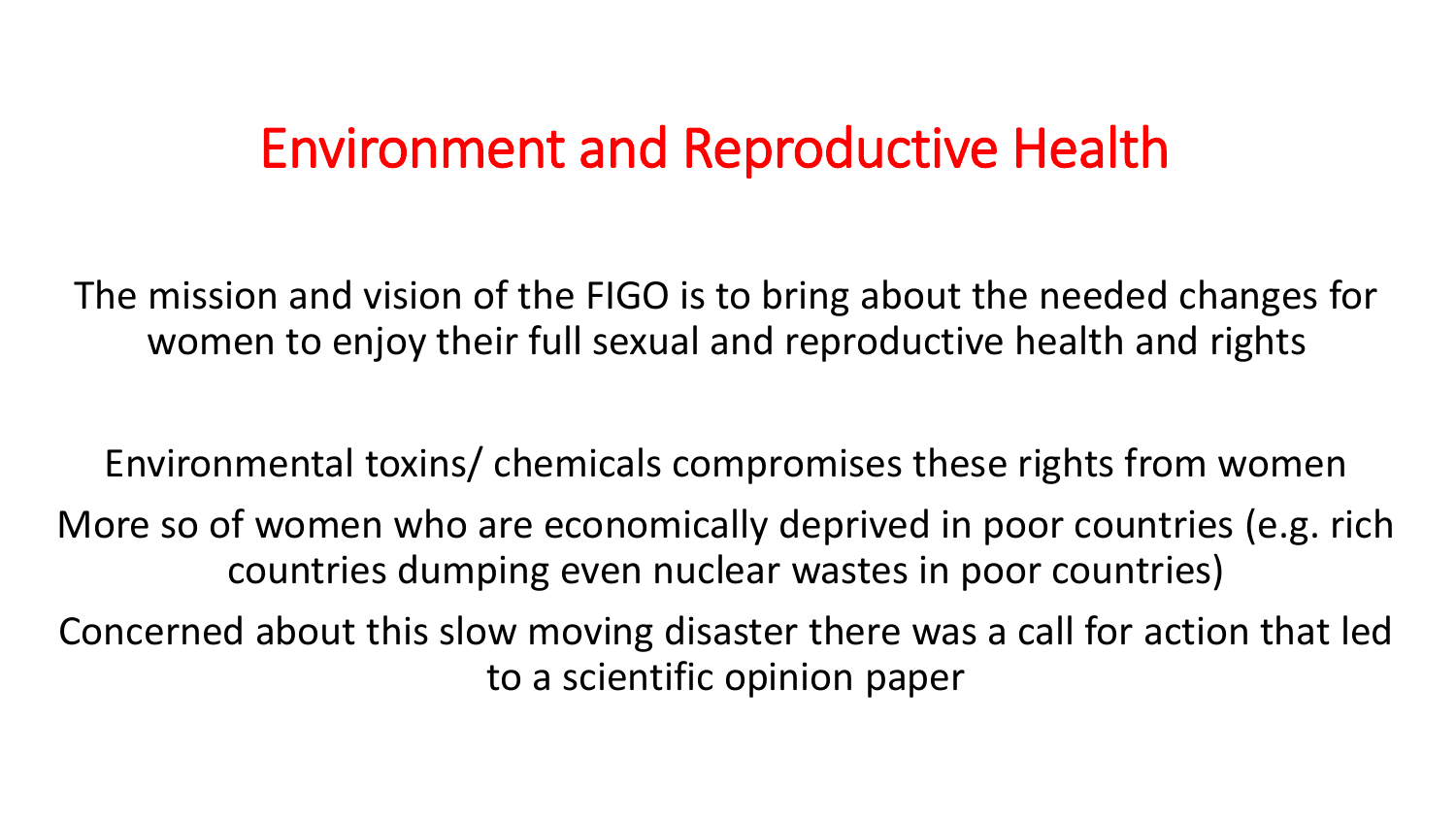## The Scientific Opinion Paper

- The FIGO opinion was authored by an international group of physicians and scientists from the American College of Obstetricians and Gynecologists, American Society for Reproductive Medicine, International Federation of Gynecology and Obstetrics, Royal College of Obstetricians and Gynaecologists, Society of Obstetricians and Gynaecologists of Canada, UCSF's Program on Reproductive Health and the Environment, and the World Health Organization.
- These and numerous other reproductive health organizations have either endorsed or formally supported FIGO's opinion.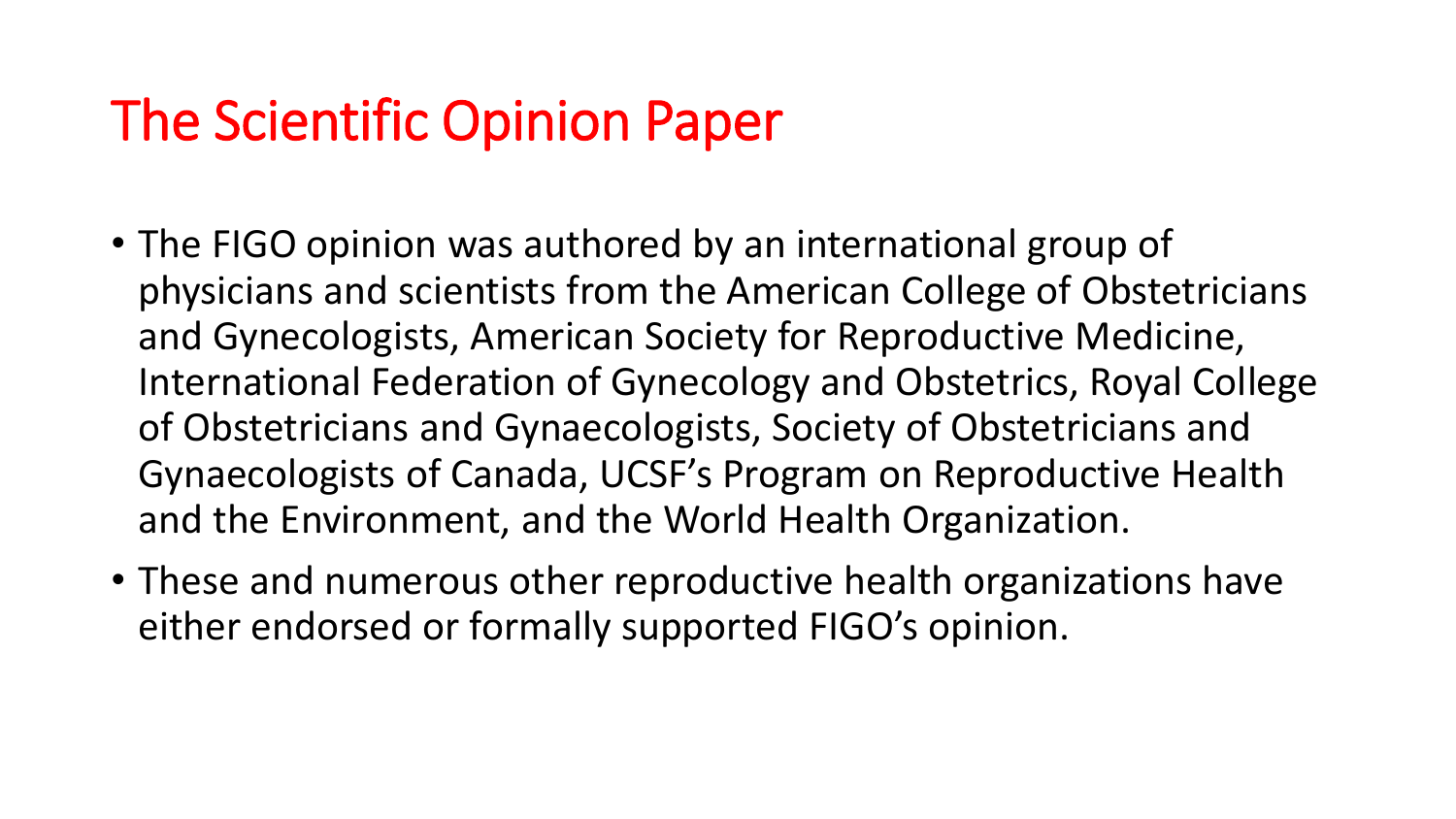

Contents lists available at ScienceDirect

#### International Journal of Gynecology and Obstetrics

journal homepage: www.elsevier.com/locate/ijgo

SPECIAL COMMUNICATION

#### International Federation of Gynecology and Obstetrics opinion on reproductive health impacts of exposure to toxic environmental chemicals  $\star$

Gian Carlo Di Renzo<sup>a</sup>, Jeanne A. Conry<sup>b</sup>, Jennifer Blake<sup>c</sup>, Mark S. DeFrancesco<sup>b</sup>, Nathaniel DeNicola<sup>b</sup>, James N. Martin Jr.<sup>b</sup>, Kelly A. McCue<sup>b</sup>, David Richmond<sup>d</sup>, Abid Shah<sup>d</sup>, Patrice Sutton<sup>e</sup>, Tracey J. Woodruf Sheryl Ziemin van der Poel<sup>f</sup>, Linda C. Giudice<sup>g</sup>

<sup>4</sup> International Federation of Gynecology and Obstetrics, London, UK

<sup>b</sup> American College of Obstetricians and Gynecologists, Washington, DC, USA

- <sup>c</sup> Society of Obstetricians and Gynaecologists of Canada, Ottawa, ON, Canada
- <sup>a</sup> Royal College of Obstetricians and Gynaecologists, London, UK

<sup>e</sup> Program on Reproductive Health and the Environment, University of California, San Francisco, San Francisco, CA, USA

<sup>f</sup> World Health Organization, Geneva, Switzerland

<sup>8</sup> American Society for Reproductive Medicine, Birmingham, AL, USA

**This seminal paper was published and distributed to 7000 participants at the FIGO Conference. It is a available for free down load.**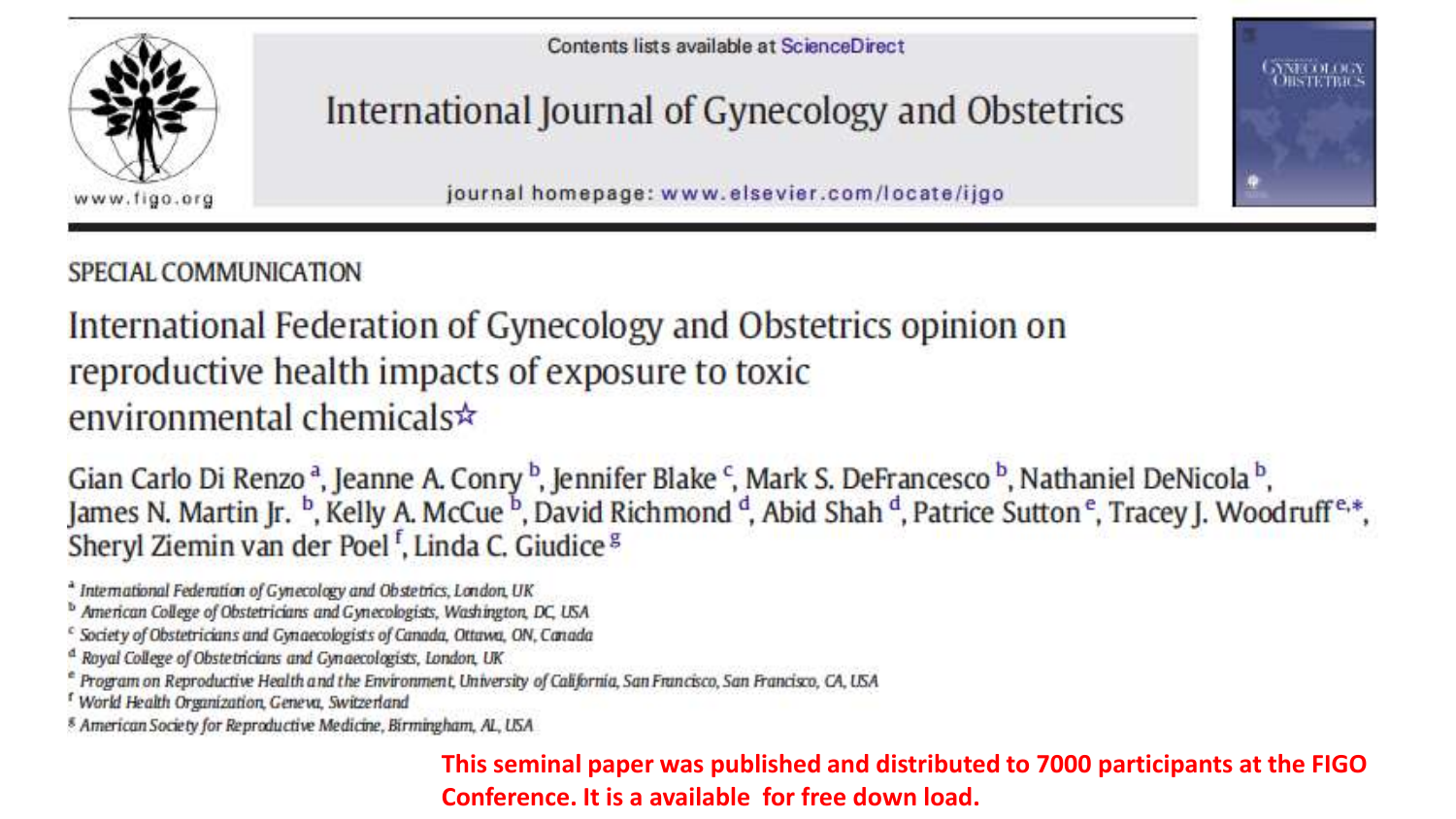**Exposure to toxic environmental chemicals is linked to millions of deaths and costs billions of dollars every year - FIGO opinion paper Examples:** 

- Seven million people die each year because of exposure to indoor and outdoor air pollution;
- Pesticide poisonings of farmworkers in sub-Saharan Africa is estimated to cost \$66 billion between 2005-2020;
- Health care and other costs from exposure to endocrine disrupting chemicals in Europe are estimated to be at a minimum of 157 billion Euros a year; and,
- The cost of childhood diseases related to environmental toxins and pollutants in air, food, water, soil and in homes and neighborhoods was calculated to be \$76.6 billion in 2008 in the United States.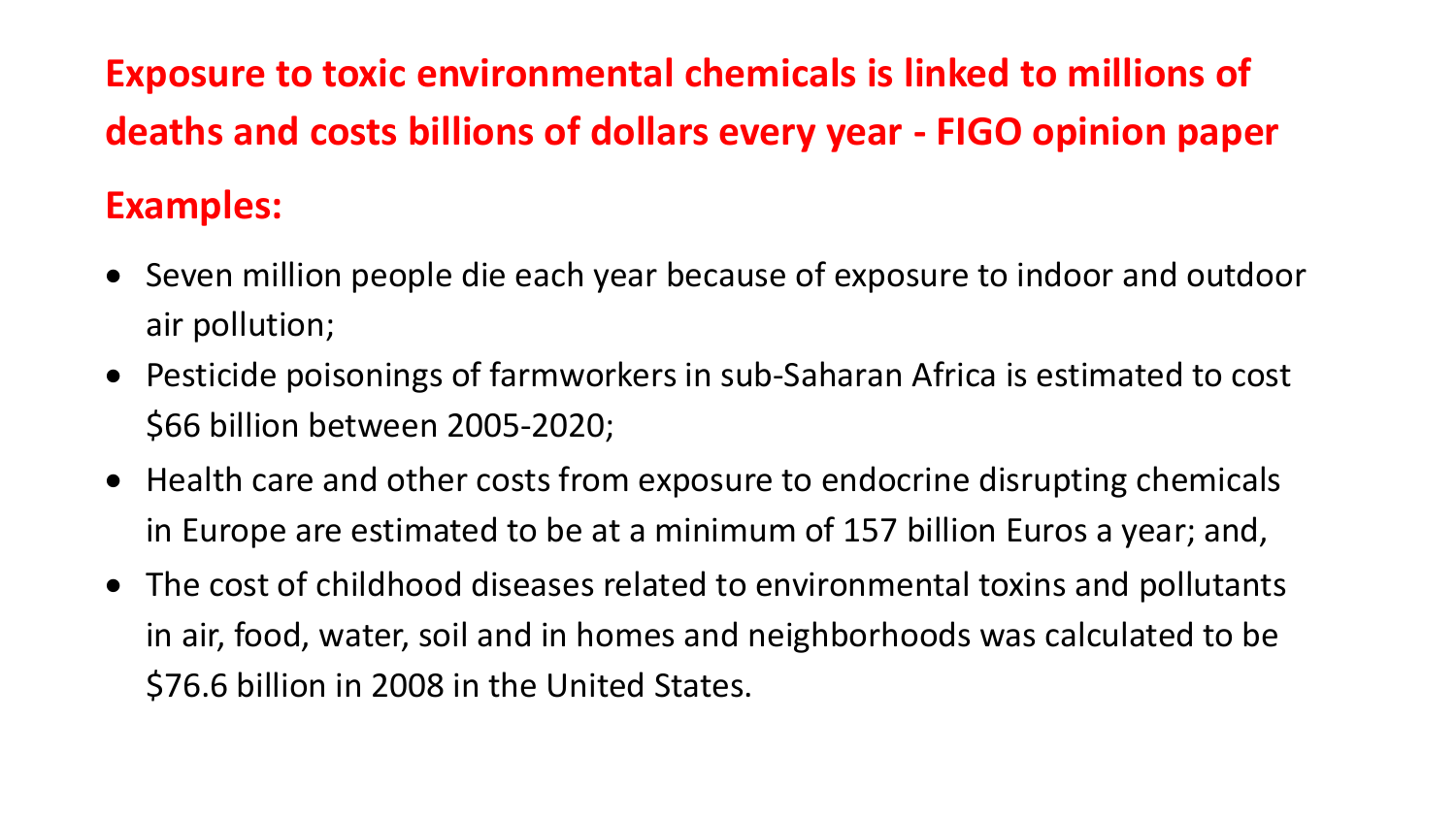# Environment and Reproductive Health

- " We are drowning our world in untested and unsafe chemicals and the price we are paying in terms of our reproductive health is of serious concern'
- "Reproductive health professionals witness first hand the increasing numbers of health problems facing their patients, and preventing exposure to toxic chemicals can reduce the burden on women, children and families around the world"

Gian Carlo de Renzo – Secretary General of FIGO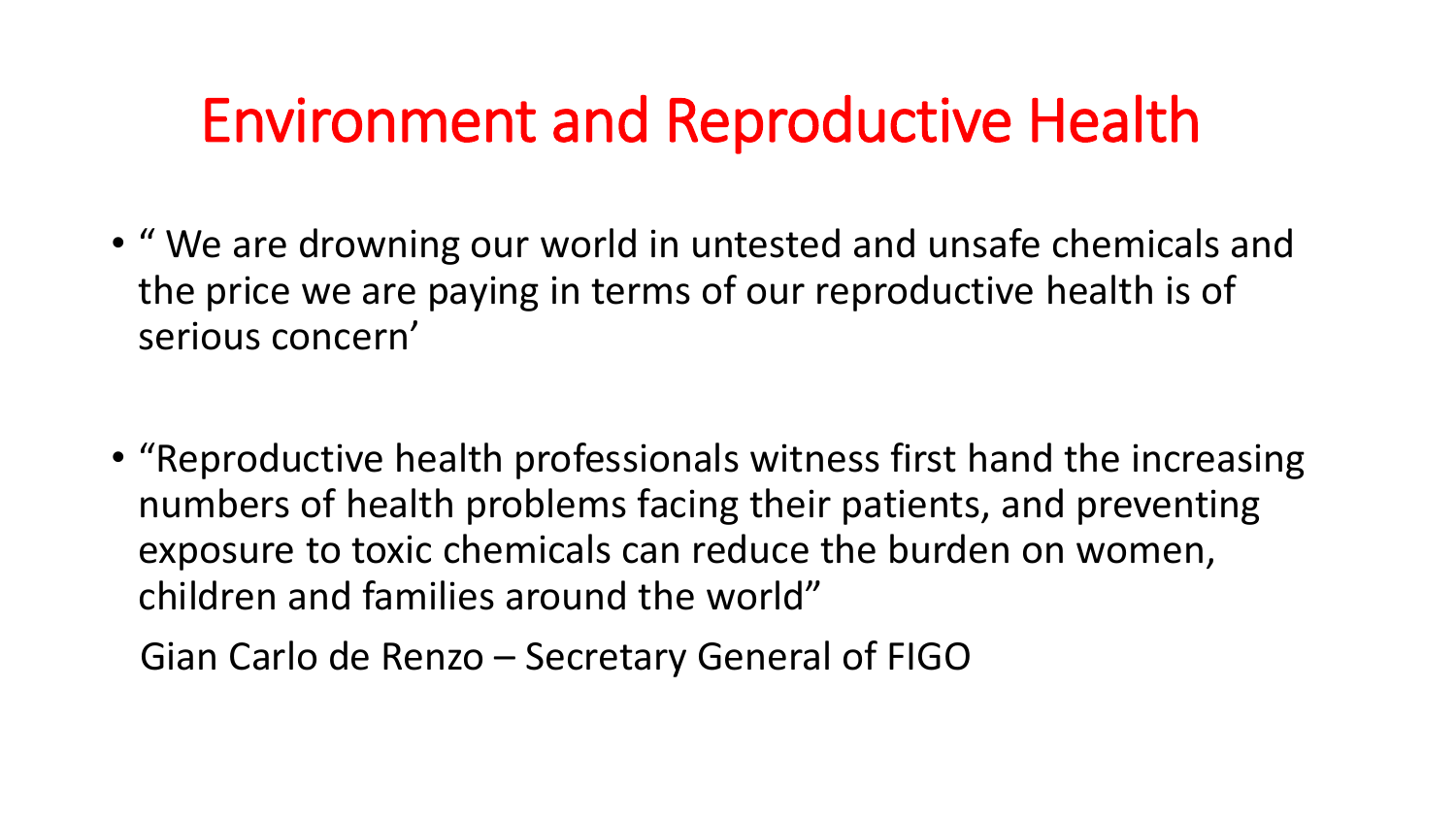## FIGO's response to the scientific opinion paper

Given accumulating evidence of adverse health impacts related to toxic chemicals, including the potential for inter-generational harm, FIGO has wisely proposed a series of recommendations

FIGO proposes physicians, midwives, and other reproductive health professionals advocate for policies to reduce the burden of unsafe chemicals on patients and communities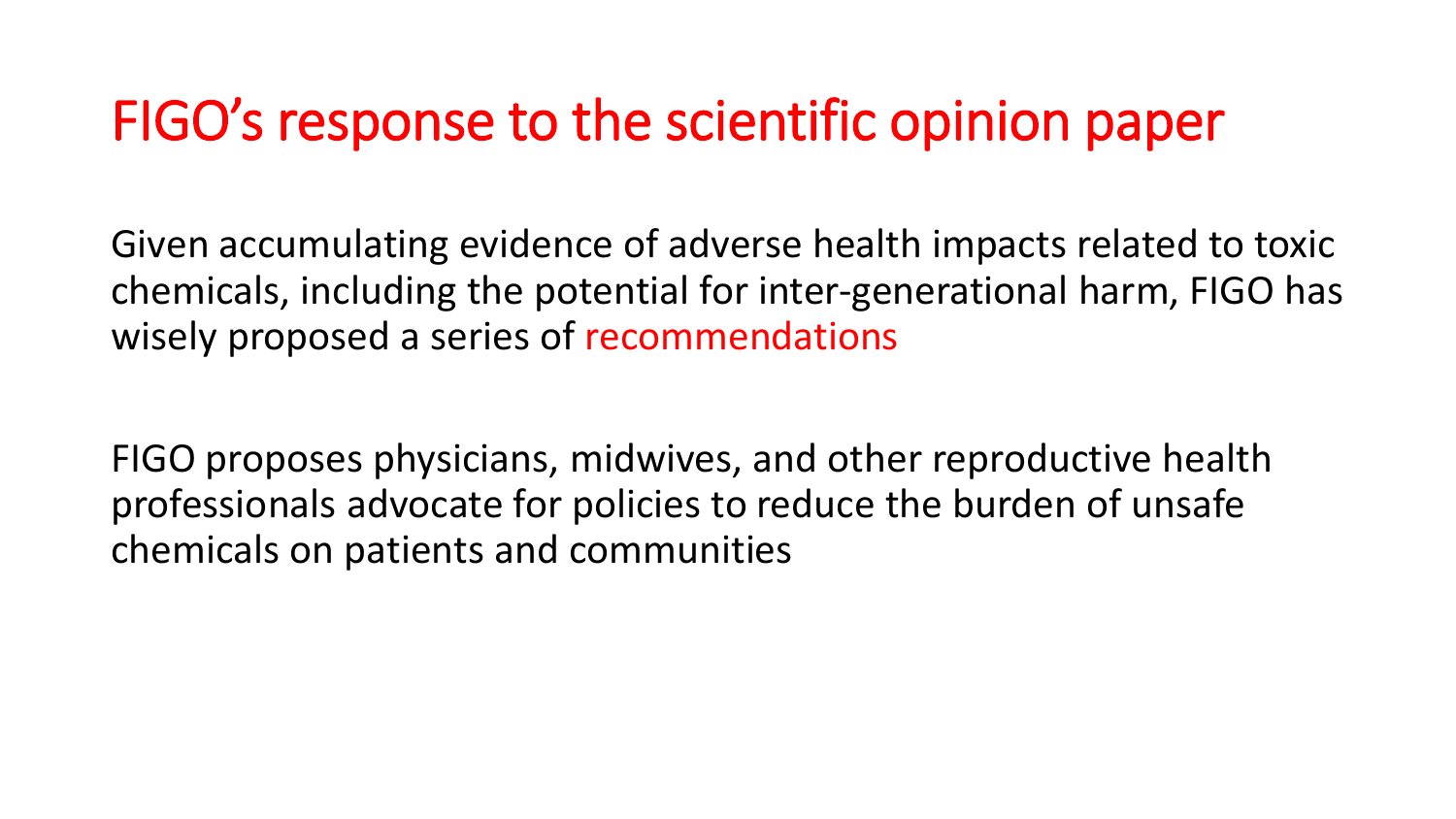# Recommendations accepted by the General Assembly of FIGO on 8'th October 2015

- 1. Advocate for policies to prevent exposure to toxic enviromental chemicals.
- 2. Work to ensure a healthy food system for all.
- 3. Make environmental health part of health care.
- 4. Champion environmental justice

These recommendations were proposed by Professor Linda Giduice – Chair of the FIGO working group on envirnment and health and were unanimously accepted by the FIGO General Assembly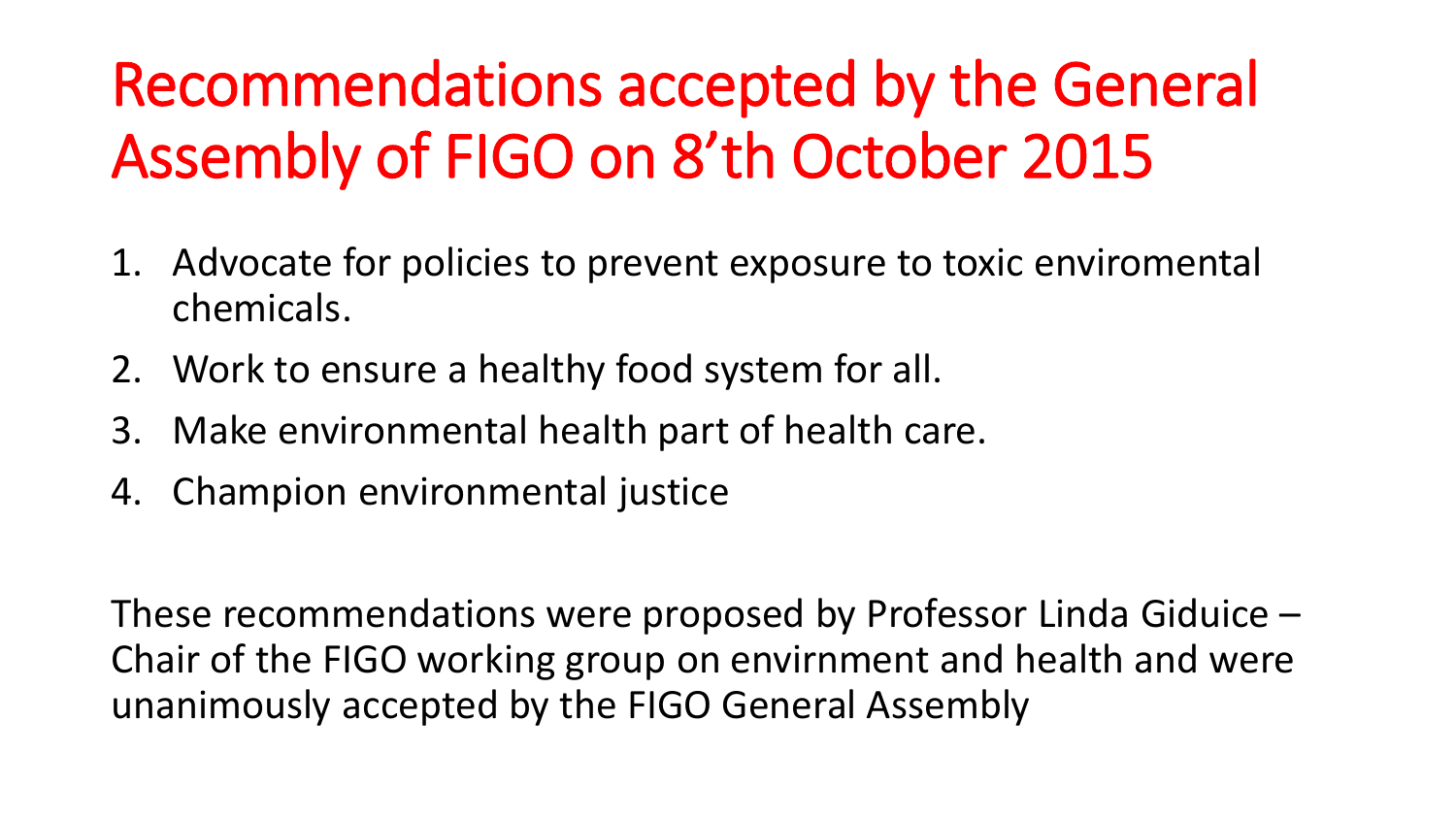### FIGO's working group on Environmental toxins and Reproductive Health -Chaired by Linda Giduice Suggested future actions -

- Explore ways and means of implementing recommendations by working with National Societies
- Scientific sessions organised in National and Regional meetings to increase awareness
- Explore the possibility of working with National Governments, like minded organisations and partners (donors) to make environmental toxins and reproductive health as a Government priority
- Identify country specific issues (e.g. chemical factories discharhing chemicals in an irresponsible way) and work with Government and partners to identify solutions
- Sensitise the public and make them aware of the harms and make them own the responsibility to resolve issues
- Innovate identify new ways of reducing environmental toxins
- Develop an accounting mechanism; monitor the impact made by the introduction of Interventions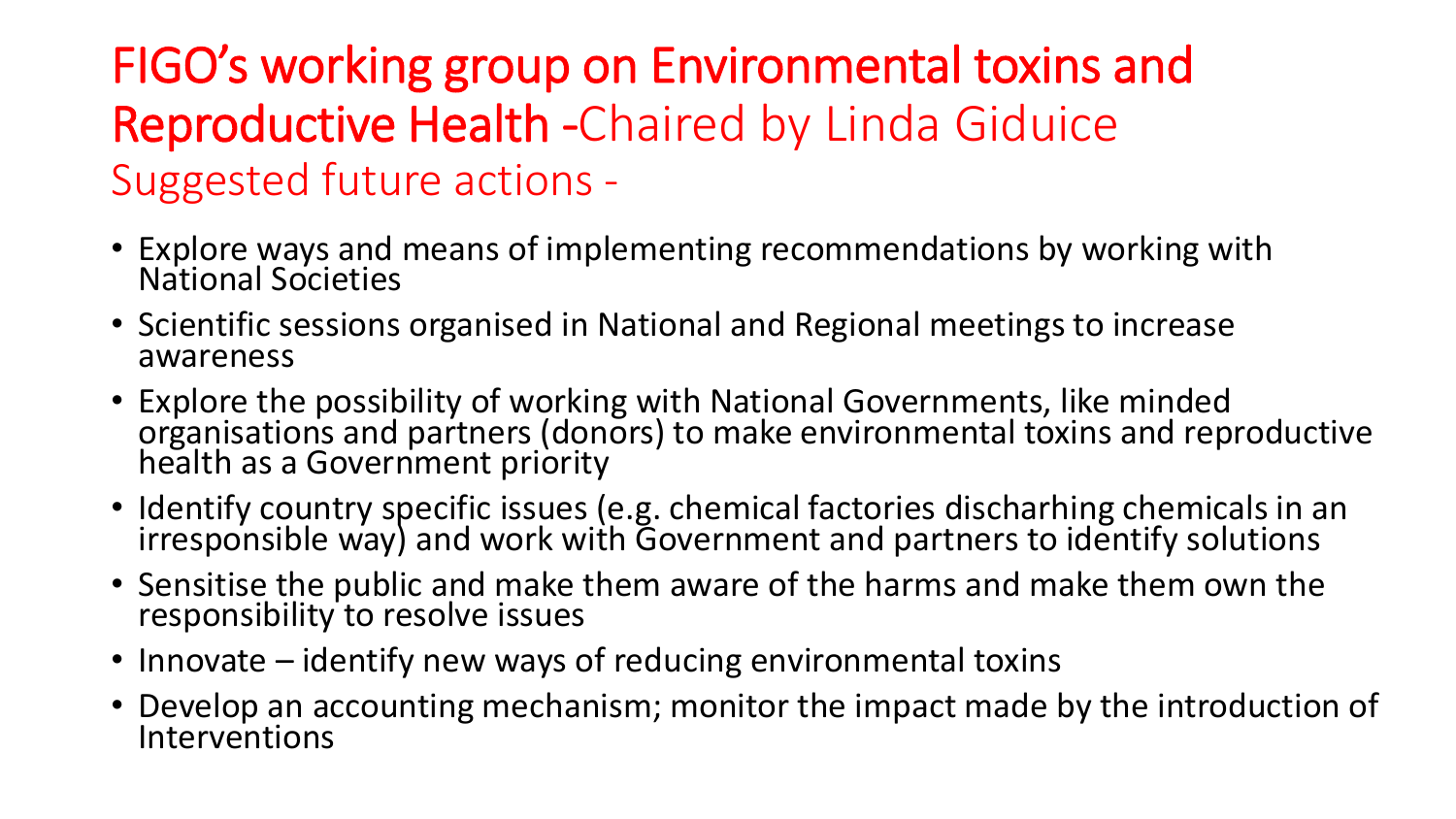25'th -27'th of Sept 2015 the UN General Assembly adopted the **"Agenda 2030: Transforming our World"**, with a consensus of the World Government Community - introduced 17 sustainable development goals SDGs**.** Many of the suggested SDG's have Environmental and Reproductive health embedded in their goals